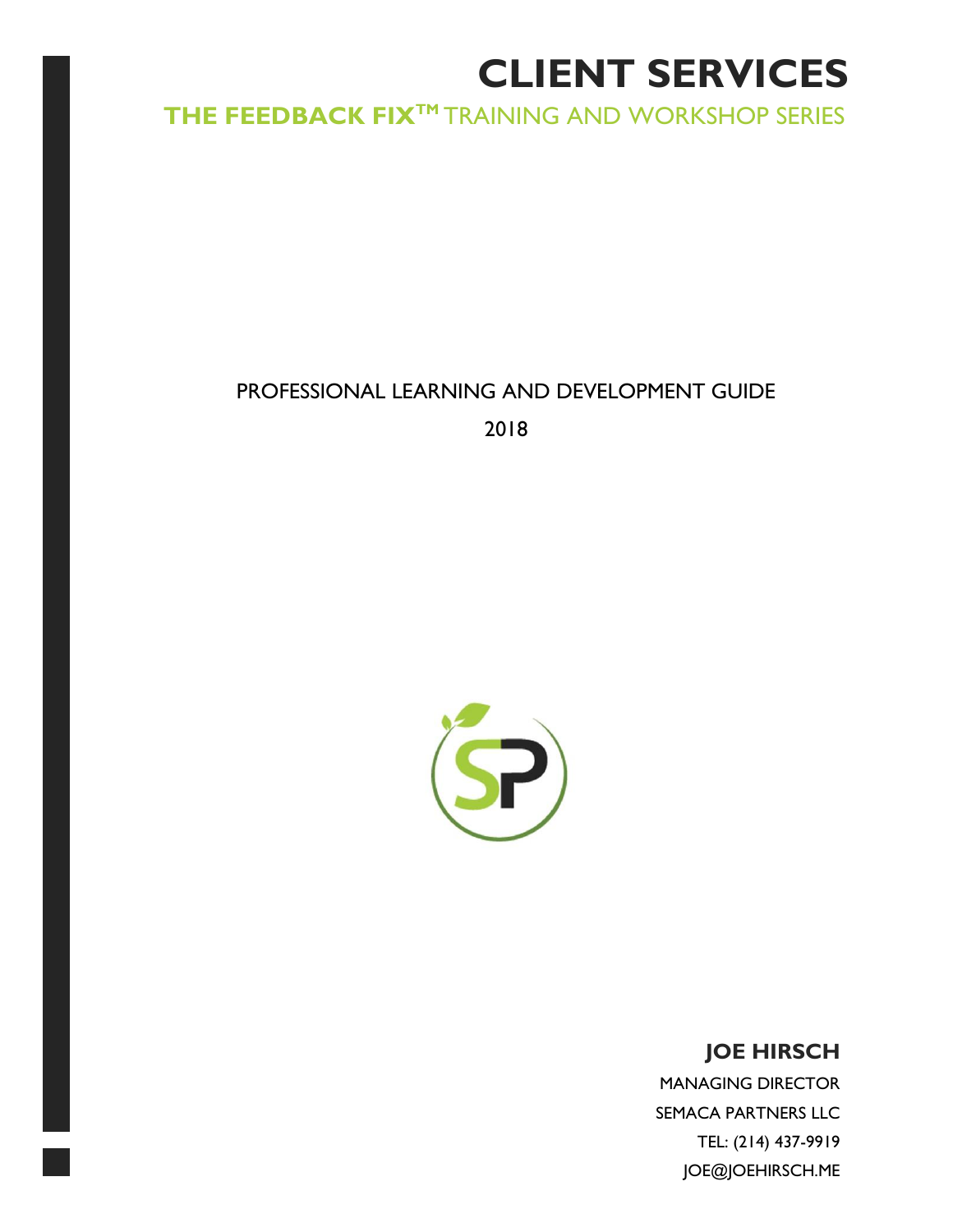# **MASTER THE SCIENCE OF HIGH-PERFORMING TEAMS**

Semaca Partners LLC is deeply committed to being a premier provider of exceptional client service.

We are pleased to present the 2018 edition of **The Feedback Fix**<sup>™</sup>, our client-focused training and workshop series. Behavioral science holds the key to superior performance, and our unique approach helps leaders train, support and empower their teams for success.

Our high-engagement training is easy to implement, measurable and aligned with business strategy. **The Feedback FixTM** consists of live and virtual trainings that provide customizable, time-efficient, and highimpact learning solutions that make an immediate difference in the lives of our clients.

Additionally, we offer a voluntary capstone session – *at no additional cost* – to address critical issues that unfold during training and assist in the implementation of learning goals. Providing this unique "voice of the client" service allows us to internalize client concerns, analyze day-to-day conditions, and suggest durable solutions to create positive and lasting change.

Strategic. Immediate. Targeted. Actionable. When time is short and stakes are high, Semaca Partners LLC knows how to deliver results that are versatile, empirical, and never burdensome.

- **INCREASE SALES** by improving the dynamics of sales meetings
- **CREATE ACCOUNTABILITY** without fear or friction
- **FOCUS ON LONG-TERM** people growth, not short-term performance appraisal.
- **EXECT** MEASURE FOR SUCCESS with actionable insights, attainable goals, and achievable targets.

Our approach is guided by the principles in our bestselling book, *The Feedback Fix: Dump the Past, Embrace the Future, and Lead the Way to Change*, which has been praised by top-rated CEOs, acclaimed business coaches, NFL consultants, and educational reformers. Having successfully worked with a diverse set of clients – including Fortune 500 companies, university administrators, sales groups and non-profit organizations – Semaca Partners LLC is an enviable partner in this project.

We strive to deliver exceptional client service and provide a best-in-class learning experience for your organization. Thank you for the opportunity to serve you.

Joe Hirsch Managing Director, Semaca Partners LLC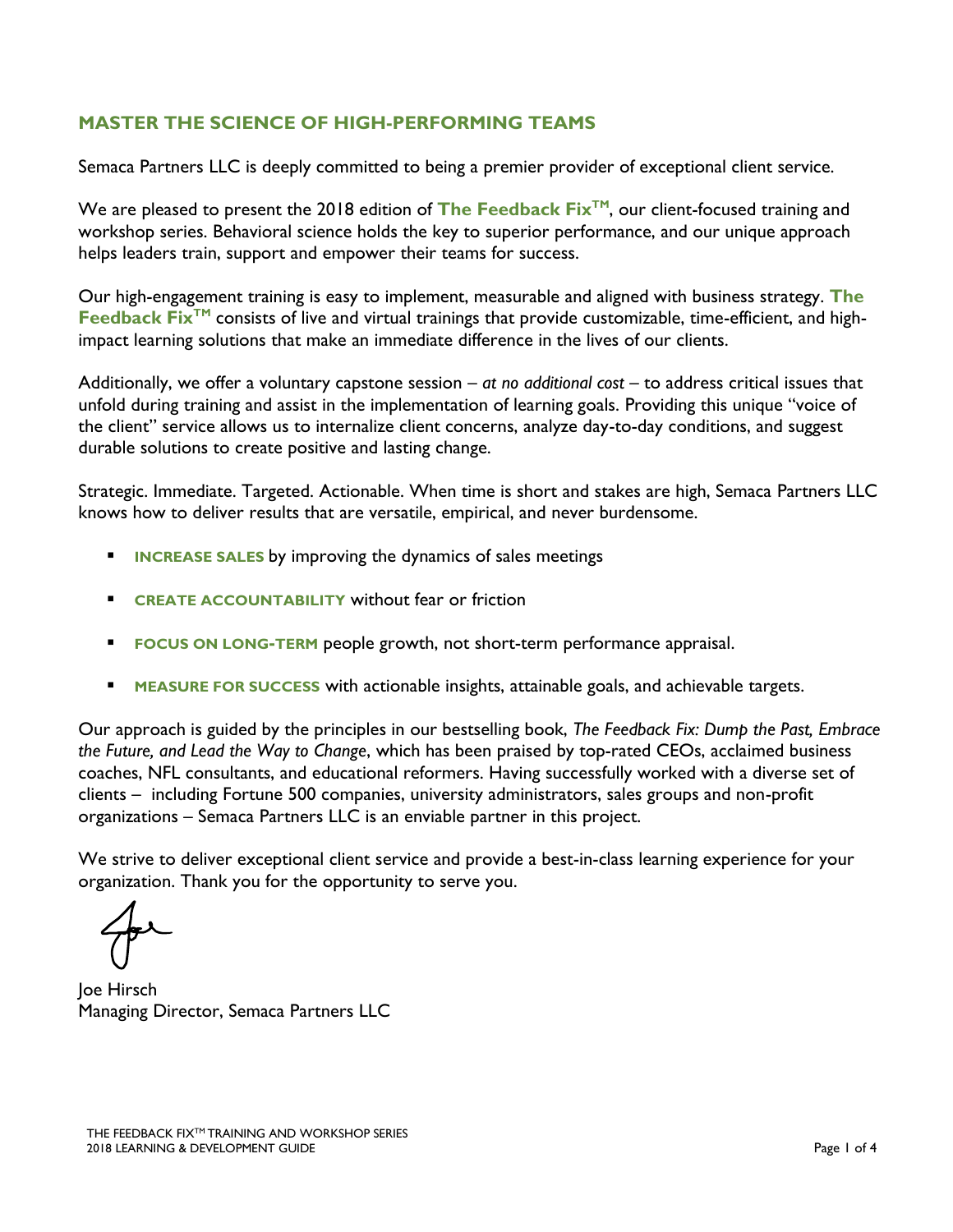#### **CLIENT SERVICES**

|      | <b>General session</b>        | The Future of Feedback: New Rules for the Talent Revolution |
|------|-------------------------------|-------------------------------------------------------------|
| II.  | Mastermind training #I        | Giving Feedback That's Candid (But Not Soul-Crushing)       |
| III. | <b>Mastermind training #2</b> | Asking for Feedback Without Harming Your Standing           |
| IV.  | <b>Capstone session</b>       |                                                             |

*General session: The Future of Feedback: New Rules for the Talent Revolution*

| <b>SUMMARY</b> | Research suggests that frequent, targeted feedback is essential for top performance.<br>Unfortunately, few people are getting the caliber of feedback they need to improve. This<br>presentation makes a research-based case for revolutionizing how feedback will be designed<br>and delivered in the future. Learn the new rules for engaging and growing high-potential<br>talent through collaborative coaching and build the habits that help individuals empower,<br>evolve, and excel together. This presentation will have you rethinking your organization's<br>entire approach to how feedback is imagined and implemented. |
|----------------|---------------------------------------------------------------------------------------------------------------------------------------------------------------------------------------------------------------------------------------------------------------------------------------------------------------------------------------------------------------------------------------------------------------------------------------------------------------------------------------------------------------------------------------------------------------------------------------------------------------------------------------|
| <b>IMPACT</b>  | • Gain actionable insights into the neuroscience of giving better feedback<br>• Develop practical tools to recognize and develop the full potential of emerging talent<br>■ Master time-efficient strategies that enable rapid-cycle coaching conversations<br><b>Example 2</b> Leverage cost-effective, sustainable methods for implementing and monitoring feedback                                                                                                                                                                                                                                                                 |
| <b>FORMAT</b>  | Live / on-site training<br>On-site trainings deliver high-impact strategies in a high-energy format. Ideal settings are either all-<br>hands meetings or large-group luncheons in a spacious environment.                                                                                                                                                                                                                                                                                                                                                                                                                             |
| <b>TIME</b>    | 60 minutes                                                                                                                                                                                                                                                                                                                                                                                                                                                                                                                                                                                                                            |

### **ABOUT MASTERMIND TRAININGS**

Research shows that the rate of transfer – a measure of whether new behaviors and ideas are assimilated into everyday practice – reaches 90% when supported by coaching and continuous learning. Semaca Partners LLC firmly believes in targeted follow-up that is both direct and differentiated: catered to specific audiences and tailored to their unique needs. Our virtual "mastermind" trainings ease implementation and elevate performance by delivering just-in-time support that is customized to fit the needs of practitioners.

Experience tells us that change follows a path of progress. That's why we offer deep discounts for mastermind trainings – people shouldn't have to pay a steep price for perfecting their practice. And because we believe that people learn best when they feel their best, mastermind training always puts clients' learning styles and preferences first – when they want and how they want it.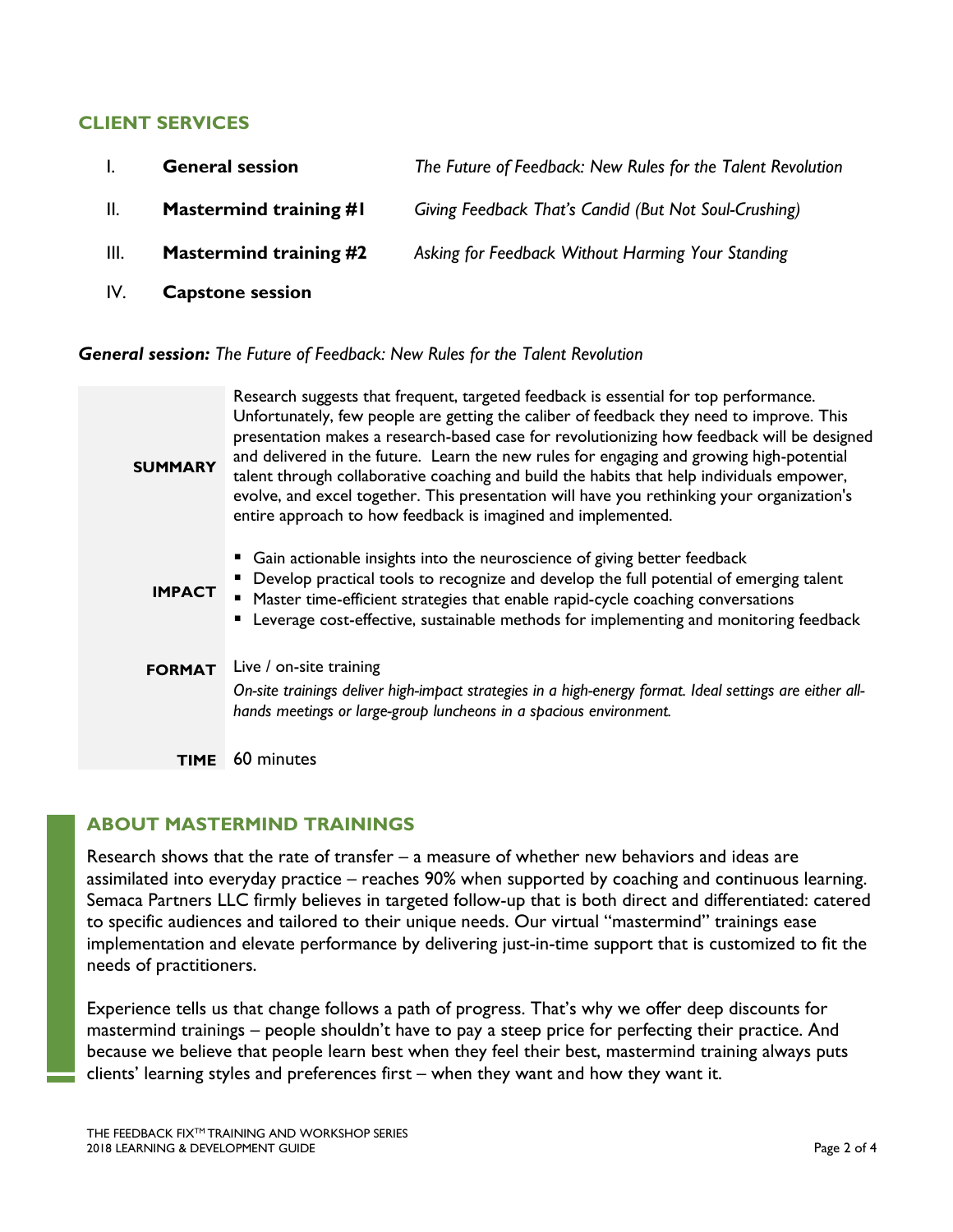# *Mastermind #1: Giving Feedback That's Candid (But Not Soul-Crushing)*

| <b>SUMMARY</b> | Giving feedback – especially when it's unsolicited – is one of the least desirable aspects of<br>managing others. It's also one of the most important. Drawing from the science of trust and<br>teams, this mastermind guides experienced leaders through a series of high-impact, time-<br>saving techniques to efficiently, candidly, and courageously share feedback that promotes<br>growth but doesn't pull any punches. Through real-life case study and problem solving,<br>aspiring partners will learn how to deliver real-time feedback that keep their junior reports<br>informed, engaged, and on track while grooming their leadership skills and opportunities for<br>advancement. |
|----------------|--------------------------------------------------------------------------------------------------------------------------------------------------------------------------------------------------------------------------------------------------------------------------------------------------------------------------------------------------------------------------------------------------------------------------------------------------------------------------------------------------------------------------------------------------------------------------------------------------------------------------------------------------------------------------------------------------|
| <b>IMPACT</b>  | Learn how to describe problems without ascribing blame<br>Develop practical tools to match evaluation with real-time performance check-ins<br>• Develop a culture that recognizes and rewards vulnerability, inquiry, and accountability<br>Master time-efficient strategies that enable rapid-cycle coaching conversations                                                                                                                                                                                                                                                                                                                                                                      |
| <b>FORMAT</b>  | Mastermind / virtual training                                                                                                                                                                                                                                                                                                                                                                                                                                                                                                                                                                                                                                                                    |
|                | Virtual trainings can be scheduled as tele-classes, webinars or e-courses <sup>1</sup> , and closed-session<br>Facebook groups.                                                                                                                                                                                                                                                                                                                                                                                                                                                                                                                                                                  |
| <b>TIME</b>    | 60 minutes                                                                                                                                                                                                                                                                                                                                                                                                                                                                                                                                                                                                                                                                                       |

# *Mastermind #2: Asking for Feedback Without Harming Your Standing*

| <b>SUMMARY</b> | A recent Gallup survey revealed that nearly three-quarters of employees under the age of<br>30 want feedback from their bosses but are too afraid to ask for it. Applying cutting-edge<br>behavioral science and communication techniques, this mastermind course gives rising talent<br>the tools and confidence to ask supervisors for feedback without career repercussion.<br>Through real-life case study and problem solving, emerging leaders will accelerate their<br>learning curve and learn how to manage up for success. |
|----------------|--------------------------------------------------------------------------------------------------------------------------------------------------------------------------------------------------------------------------------------------------------------------------------------------------------------------------------------------------------------------------------------------------------------------------------------------------------------------------------------------------------------------------------------|
| <b>IMPACT</b>  | <b>E</b> Learn how to structure requests for feedback<br>Refine listening techniques with the intent to understand, not respond<br>• Develop self-scoring checklists to monitor progress<br>• Learn how to establish presence and get a seat at the table<br>" Manage mistakes early and turn vulnerability into a career advantage                                                                                                                                                                                                  |
| <b>FORMAT</b>  | Mastermind / virtual training<br>Virtual trainings can be scheduled as tele-classes, webinars or e-courses, and closed-session<br>Facebook groups.                                                                                                                                                                                                                                                                                                                                                                                   |
| <b>TIME</b>    | 60 minutes                                                                                                                                                                                                                                                                                                                                                                                                                                                                                                                           |

<sup>1</sup> *E-courses deliver ten microlearning classes featuring self-contained content and assessments via email.* 

 $\overline{a}$